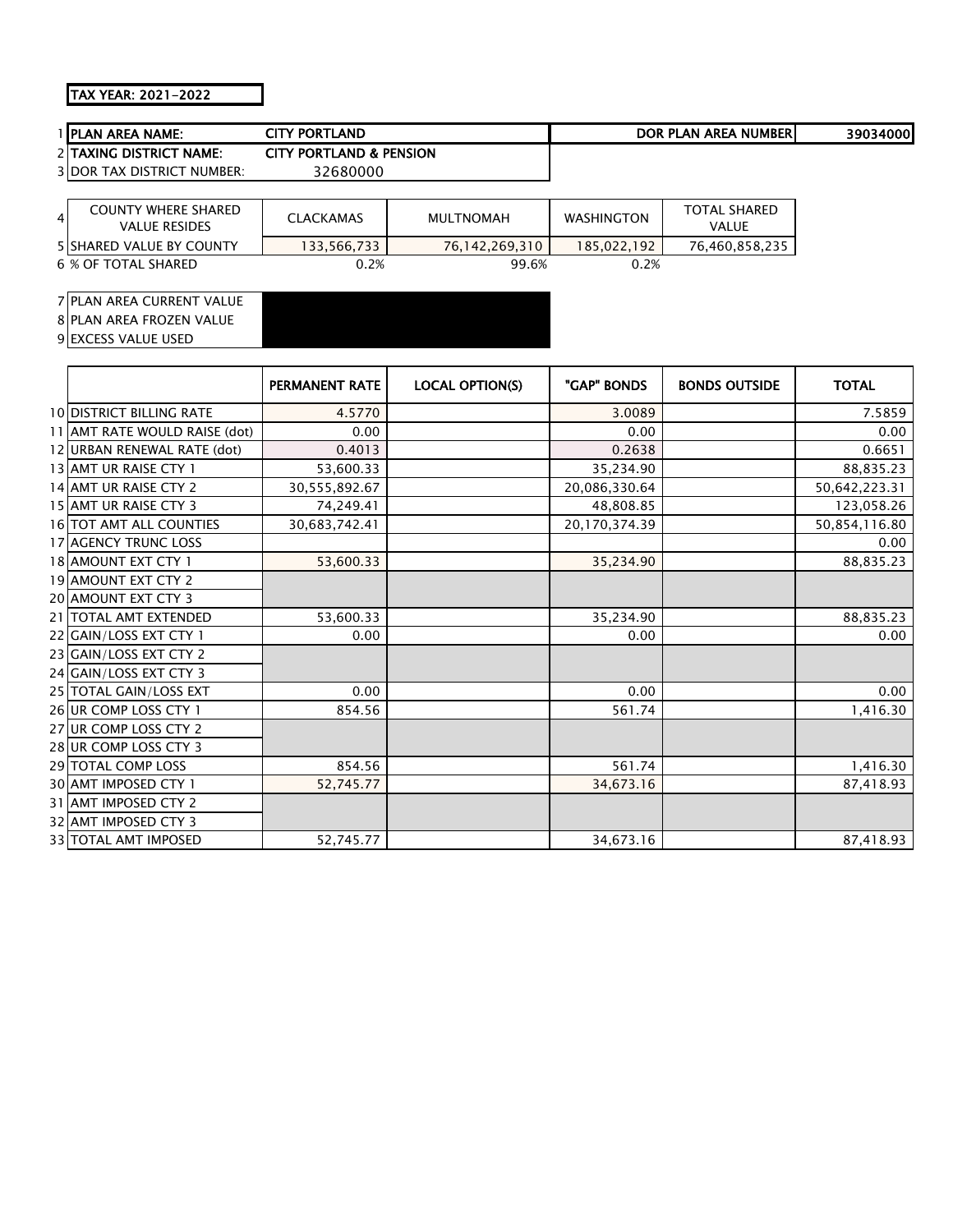# PLAN AREA NAME: 39034000 CITY PORTLAND DOR PLAN AREA NUMBER2 TAXING DISTRICT NAME: CITY PORTLAND BONDS<br>3 DOR TAX DISTRICT NUMBER: 32680000

3 DOR TAX DISTRICT NUMBER:

| $\overline{4}$ | <b>COUNTY WHERE SHARED</b><br><b>VALUE RESIDES</b> | <b>CLACKAMAS</b> | MULTNOMAH      | <b>WASHINGTON</b> | <b>TOTAL SHARED</b><br>VALUE |
|----------------|----------------------------------------------------|------------------|----------------|-------------------|------------------------------|
|                | <b>5 ISHARED VALUE BY COUNTY</b>                   | 133.566.733      | 76.142.269.310 | 185.022.192       | 76,460,858,235               |
|                | 6 % OF TOTAL SHARED                                | 0.2%             | 99.6%          | 0.2%              |                              |

PLAN AREA CURRENT VALUE

8 PLAN AREA FROZEN VALUE

|                                 | <b>PERMANENT RATE</b> | <b>LOCAL OPTION(S)</b> | "GAP" BONDS | <b>BONDS OUTSIDE</b> | <b>TOTAL</b> |
|---------------------------------|-----------------------|------------------------|-------------|----------------------|--------------|
| <b>10 DISTRICT BILLING RATE</b> |                       |                        |             | 0.0286               | 0.0286       |
| 11 AMT RATE WOULD RAISE (dot)   |                       |                        |             | 0.00                 | 0.00         |
| 12 URBAN RENEWAL RATE (dot)     |                       |                        |             | 0.0012               | 0.0012       |
| 13 AMT UR RAISE CTY 1           |                       |                        |             | 160.28               | 160.28       |
| 14 AMT UR RAISE CTY 2           |                       |                        |             | 91,370.72            | 91,370.72    |
| 15 AMT UR RAISE CTY 3           |                       |                        |             | 222.03               | 222.03       |
| <b>16 TOT AMT ALL COUNTIES</b>  |                       |                        |             | 91,753.03            | 91,753.03    |
| <b>17 AGENCY TRUNC LOSS</b>     |                       |                        |             |                      | 0.00         |
| 18 AMOUNT EXT CTY 1             |                       |                        |             | 160.28               | 160.28       |
| <b>19 AMOUNT EXT CTY 2</b>      |                       |                        |             |                      |              |
| 20 AMOUNT EXT CTY 3             |                       |                        |             |                      |              |
| 21 TOTAL AMT EXTENDED           |                       |                        |             | 160.28               | 160.28       |
| 22 GAIN/LOSS EXT CTY 1          |                       |                        |             | 0.00                 | 0.00         |
| 23 GAIN/LOSS EXT CTY 2          |                       |                        |             |                      |              |
| 24 GAIN/LOSS EXT CTY 3          |                       |                        |             |                      |              |
| 25 TOTAL GAIN/LOSS EXT          |                       |                        |             | 0.00                 | 0.00         |
| 26 UR COMP LOSS CTY 1           |                       |                        |             | 2.54                 | 2.54         |
| 27 UR COMP LOSS CTY 2           |                       |                        |             |                      |              |
| 28 UR COMP LOSS CTY 3           |                       |                        |             |                      |              |
| 29 TOTAL COMP LOSS              |                       |                        |             | 2.54                 | 2.54         |
| 30 AMT IMPOSED CTY 1            |                       |                        |             | 157.74               | 157.74       |
| 31 AMT IMPOSED CTY 2            |                       |                        |             |                      |              |
| 32 AMT IMPOSED CTY 3            |                       |                        |             |                      |              |
| <b>33 TOTAL AMT IMPOSED</b>     |                       |                        |             | 157.74               | 157.74       |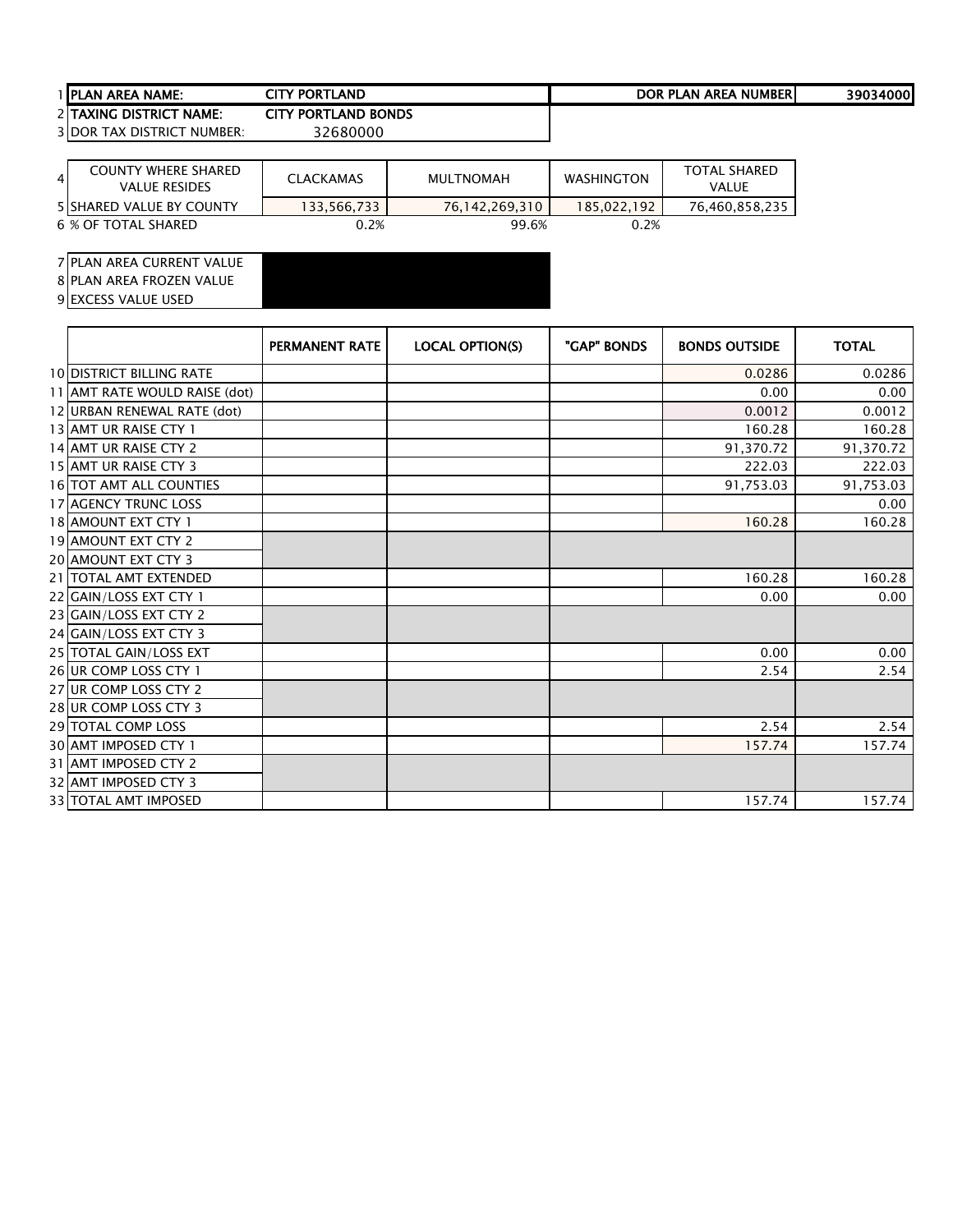# PLAN AREA NAME: 39034000 CITY PORTLAND DOR PLAN AREA NUMBER2 TAXING DISTRICT NAME: CITY PORTLAND BOND (AFTER)<br>3 DOR TAX DISTRICT NUMBER: 32680000

3 DOR TAX DISTRICT NUMBER:

| $\overline{4}$ | <b>COUNTY WHERE SHARED</b><br><b>VALUE RESIDES</b> | <b>CLACKAMAS</b> | <b>MULTNOMAH</b> | <b>WASHINGTON</b> | <b>TOTAL SHARED</b><br>VALUE |
|----------------|----------------------------------------------------|------------------|------------------|-------------------|------------------------------|
|                | <b>5 SHARED VALUE BY COUNTY</b>                    | 133,566,733      | 76,142,269,310   | 185.022.192       | 76,460,858,235               |
|                | 6 % OF TOTAL SHARED                                | 0.2%             | 99.6%            | 0.2%              |                              |

PLAN AREA CURRENT VALUE

PLAN AREA FROZEN VALUE

|                                 | <b>PERMANENT RATE</b> | <b>LOCAL OPTION(S)</b> | "GAP" BONDS | <b>BONDS OUTSIDE</b> | <b>TOTAL</b> |
|---------------------------------|-----------------------|------------------------|-------------|----------------------|--------------|
| <b>10 DISTRICT BILLING RATE</b> |                       |                        |             | 0.3534               | 0.3534       |
| 11 AMT RATE WOULD RAISE (dot)   |                       |                        |             | 0.00                 | 0.00         |
| 12 URBAN RENEWAL RATE (dot)     |                       |                        |             | 0.0171               | 0.0171       |
| 13 AMT UR RAISE CTY 1           |                       |                        |             | 2,283.99             | 2,283.99     |
| 14 AMT UR RAISE CTY 2           |                       |                        |             | 1,302,032.81         | 1,302,032.81 |
| 15 AMT UR RAISE CTY 3           |                       |                        |             | 3,163.88             | 3,163.88     |
| 16 TOT AMT ALL COUNTIES         |                       |                        |             | 1,307,480.68         | 1,307,480.68 |
| <b>17 AGENCY TRUNC LOSS</b>     |                       |                        |             |                      | 0.00         |
| 18 AMOUNT EXT CTY 1             |                       |                        |             | 2,283.99             | 2,283.99     |
| <b>19 AMOUNT EXT CTY 2</b>      |                       |                        |             |                      |              |
| <b>20 AMOUNT EXT CTY 3</b>      |                       |                        |             |                      |              |
| 21   TOTAL AMT EXTENDED         |                       |                        |             | 2,283.99             | 2,283.99     |
| 22 GAIN/LOSS EXT CTY 1          |                       |                        |             | 0.00                 | 0.00         |
| 23 GAIN/LOSS EXT CTY 2          |                       |                        |             |                      |              |
| 24 GAIN/LOSS EXT CTY 3          |                       |                        |             |                      |              |
| 25 TOTAL GAIN/LOSS EXT          |                       |                        |             | 0.00                 | 0.00         |
| 26 UR COMP LOSS CTY 1           |                       |                        |             | 36.40                | 36.40        |
| 27 UR COMP LOSS CTY 2           |                       |                        |             |                      |              |
| 28 UR COMP LOSS CTY 3           |                       |                        |             |                      |              |
| <b>29 TOTAL COMP LOSS</b>       |                       |                        |             | 36.40                | 36.40        |
| 30 AMT IMPOSED CTY 1            |                       |                        |             | 2,247.59             | 2,247.59     |
| 31 AMT IMPOSED CTY 2            |                       |                        |             |                      |              |
| 32 AMT IMPOSED CTY 3            |                       |                        |             |                      |              |
| 33 TOTAL AMT IMPOSED            |                       |                        |             | 2,247.59             | 2,247.59     |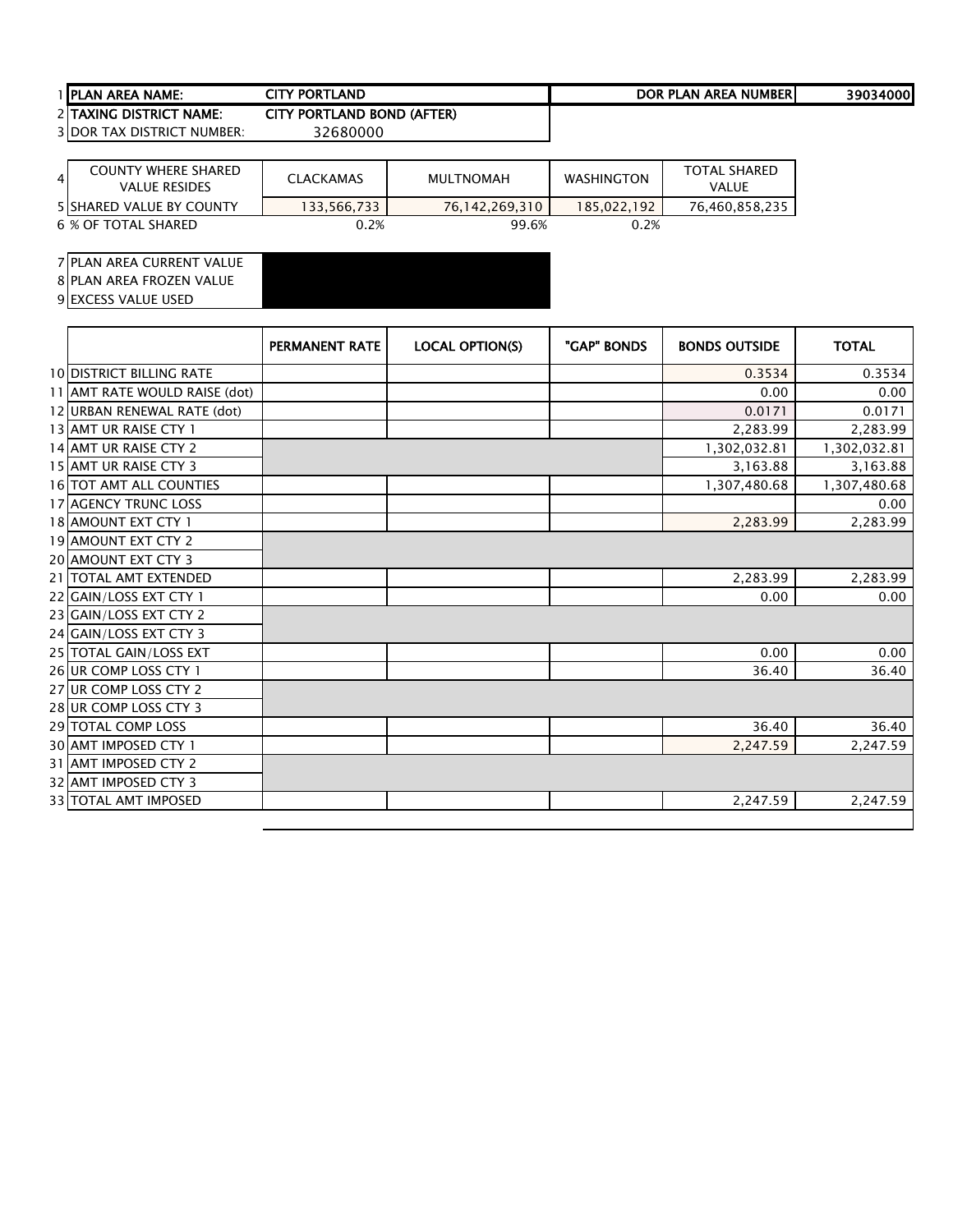| A NAME:<br>1 IPLAN<br><b>AREA</b> | LAND<br>Y PORTI | <b>AREA</b><br>NUMBER.<br><b>LAN</b><br><b>DOR</b><br>DI. | 4000'<br>3903 |
|-----------------------------------|-----------------|-----------------------------------------------------------|---------------|
|                                   |                 |                                                           |               |

TAXING DISTRICT NAME: COMM COLL MT HOOD

DOR TAX DISTRICT NUMBER: 30608000

| <b>COUNTY WHERE SHARED</b><br>41<br><b>VALUE RESIDES</b> | <b>CLACKAMAS</b> | <b>MULTNOMAH</b> |      | TOTAL SHARED<br><b>VALUE</b> |
|----------------------------------------------------------|------------------|------------------|------|------------------------------|
| <b>5 ISHARED VALUE BY COUNTY</b>                         | 82,000           | 12,213,373,930   |      | 12.213.455.930               |
| 6 % OF TOTAL SHARED                                      | 0.0%             | 100.0%           | 0.0% |                              |

PLAN AREA CURRENT VALUE

8 PLAN AREA FROZEN VALUE 9 EXCESS VALUE USED

|                                | <b>PERMANENT RATE</b> | <b>LOCAL OPTION(S)</b> | "GAP" BONDS | <b>BONDS OUTSIDE</b> | <b>TOTAL</b> |
|--------------------------------|-----------------------|------------------------|-------------|----------------------|--------------|
| 10 DISTRICT BILLING RATE       | 0.4917                |                        |             |                      | 0.4917       |
| 11 AMT RATE WOULD RAISE (dot)  | 0.00                  |                        |             |                      | 0.00         |
| 12 URBAN RENEWAL RATE (dot)    | 0.0263                |                        |             |                      | 0.0263       |
| 13 AMT UR RAISE CTY 1          | 2.16                  |                        |             |                      | 2.16         |
| 14 AMT UR RAISE CTY 2          | 321,211.73            |                        |             |                      | 321,211.73   |
| 15 AMT UR RAISE CTY 3          | 0.00                  |                        |             |                      | 0.00         |
| <b>16 TOT AMT ALL COUNTIES</b> | 321,213.89            |                        |             |                      | 321,213.89   |
| 17 AGENCY TRUNC LOSS           |                       |                        |             |                      | 0.00         |
| 18 AMOUNT EXT CTY 1            | 2.16                  |                        |             |                      | 2.16         |
| <b>19 AMOUNT EXT CTY 2</b>     |                       |                        |             |                      |              |
| 20 AMOUNT EXT CTY 3            |                       |                        |             |                      |              |
| 21   TOTAL AMT EXTENDED        | 2.16                  |                        |             |                      | 2.16         |
| 22 GAIN/LOSS EXT CTY 1         | 0.00                  |                        |             |                      | 0.00         |
| 23 GAIN/LOSS EXT CTY 2         |                       |                        |             |                      |              |
| 24 GAIN/LOSS EXT CTY 3         |                       |                        |             |                      |              |
| 25 TOTAL GAIN/LOSS EXT         | 0.00                  |                        |             |                      | 0.00         |
| 26 UR COMP LOSS CTY 1          | 0.19                  |                        |             |                      | 0.19         |
| 27 UR COMP LOSS CTY 2          |                       |                        |             |                      |              |
| 28 UR COMP LOSS CTY 3          |                       |                        |             |                      |              |
| 29 TOTAL COMP LOSS             | 0.19                  |                        |             |                      | 0.19         |
| 30 AMT IMPOSED CTY 1           | 1.97                  |                        |             |                      | 1.97         |
| 31 AMT IMPOSED CTY 2           |                       |                        |             |                      |              |
| 32 AMT IMPOSED CTY 3           |                       |                        |             |                      |              |
| <b>33 TOTAL AMT IMPOSED</b>    | 1.97                  |                        |             |                      | 1.97         |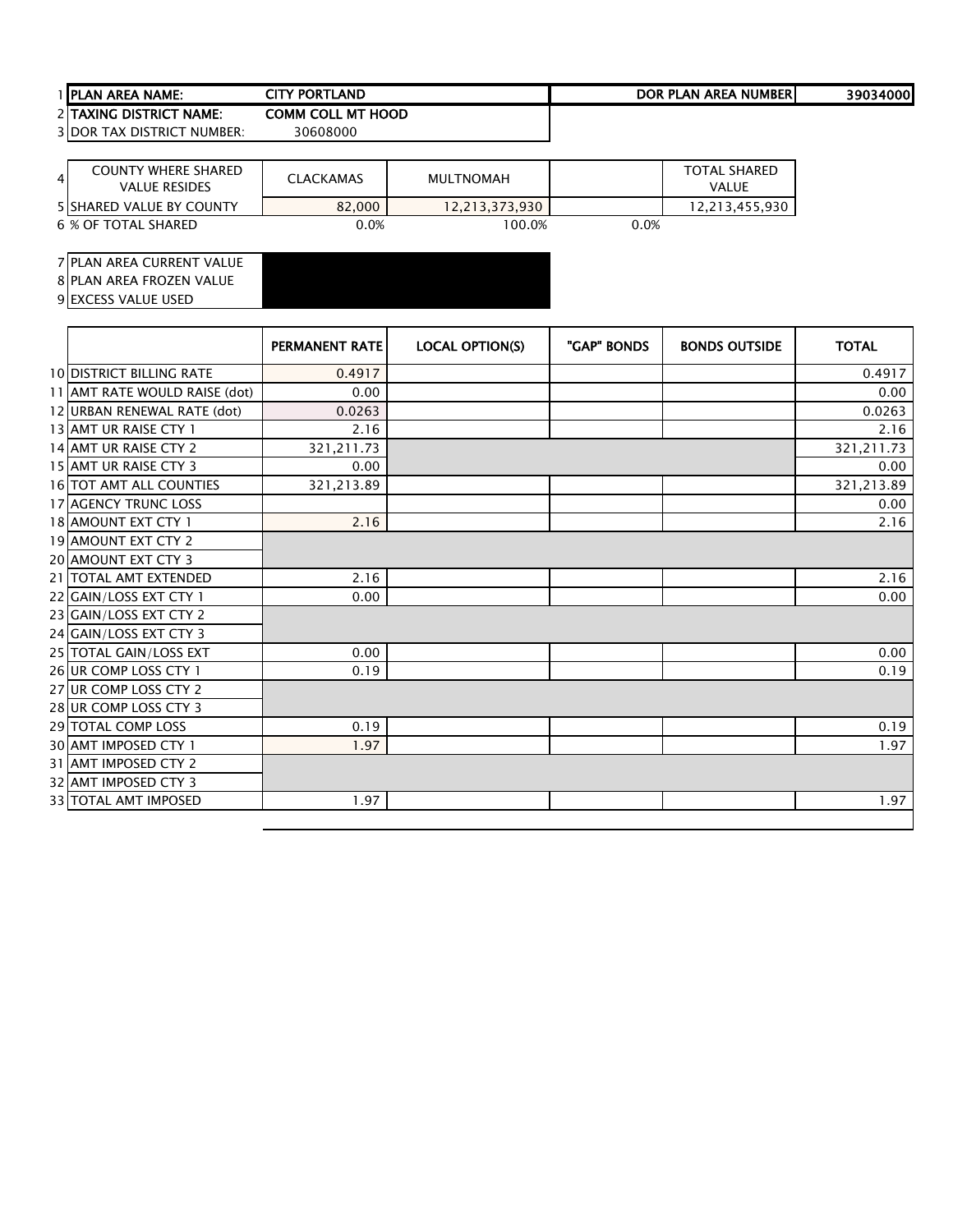| LAND<br><b>TITY PORTLA</b><br>1 <b>IPLAN AREA NAME:</b><br>OR | <b>NUMBER</b><br><b>DOR</b><br><b>AREA</b><br>PLAN | ا1000<br>3903 |
|---------------------------------------------------------------|----------------------------------------------------|---------------|

TAXING DISTRICT NAME: COMM COLL PORTLAND

DOR TAX DISTRICT NUMBER: 30609000

| $\overline{4}$ | <b>COUNTY WHERE SHARED</b><br>VALUE RESIDES | <b>CLACKAMAS</b> | <b>MULTNOMAH</b> | <b>WASHINGTON</b> | <b>TOTAL SHARED</b><br>VALUE |
|----------------|---------------------------------------------|------------------|------------------|-------------------|------------------------------|
|                | <b>5 ISHARED VALUE BY COUNTY</b>            | 41,679,269       | 63,928,895,380   | 185.022.192       | 64,155,596,841               |
|                | 6 % OF TOTAL SHARED                         | 0.1%             | 99.6%            | 0.3%              |                              |

### PLAN AREA CURRENT VALUE

8 PLAN AREA FROZEN VALUE

|                                 | <b>PERMANENT RATE</b> | <b>LOCAL OPTION(S)</b> | "GAP" BONDS | <b>BONDS OUTSIDE</b> | <b>TOTAL</b> |
|---------------------------------|-----------------------|------------------------|-------------|----------------------|--------------|
| <b>10 DISTRICT BILLING RATE</b> | 0.2828                |                        |             |                      | 0.2828       |
| 11 AMT RATE WOULD RAISE (dot)   | 0.00                  |                        |             |                      | 0.00         |
| 12 URBAN RENEWAL RATE (dot)     | 0.0262                |                        |             |                      | 0.0262       |
| 13 AMT UR RAISE CTY 1           | 1,092.00              |                        |             |                      | 1,092.00     |
| 14 AMT UR RAISE CTY 2           | 1,674,937.06          |                        |             |                      | 1,674,937.06 |
| 15 AMT UR RAISE CTY 3           | 4,847.58              |                        |             |                      | 4,847.58     |
| <b>16 TOT AMT ALL COUNTIES</b>  | 1,680,876.64          |                        |             |                      | 1,680,876.64 |
| 17 AGENCY TRUNC LOSS            |                       |                        |             |                      | 0.00         |
| 18 AMOUNT EXT CTY 1             | 1,092.00              |                        |             |                      | 1,092.00     |
| <b>19 AMOUNT EXT CTY 2</b>      |                       |                        |             |                      |              |
| 20 AMOUNT EXT CTY 3             |                       |                        |             |                      |              |
| 21   TOTAL AMT EXTENDED         | 1,092.00              |                        |             |                      | 1,092.00     |
| 22 GAIN/LOSS EXT CTY 1          | 0.00                  |                        |             |                      | 0.00         |
| 23 GAIN/LOSS EXT CTY 2          |                       |                        |             |                      |              |
| 24 GAIN/LOSS EXT CTY 3          |                       |                        |             |                      |              |
| 25 TOTAL GAIN/LOSS EXT          | 0.00                  |                        |             |                      | 0.00         |
| 26 UR COMP LOSS CTY 1           | 1.44                  |                        |             |                      | 1.44         |
| 27 UR COMP LOSS CTY 2           |                       |                        |             |                      |              |
| 28 UR COMP LOSS CTY 3           |                       |                        |             |                      |              |
| 29 TOTAL COMP LOSS              | 1.44                  |                        |             |                      | 1.44         |
| 30 AMT IMPOSED CTY 1            | 1,090.56              |                        |             |                      | 1,090.56     |
| 31 AMT IMPOSED CTY 2            |                       |                        |             |                      |              |
| 32 AMT IMPOSED CTY 3            |                       |                        |             |                      |              |
| <b>33 TOTAL AMT IMPOSED</b>     | 1,090.56              |                        |             |                      | 1,090.56     |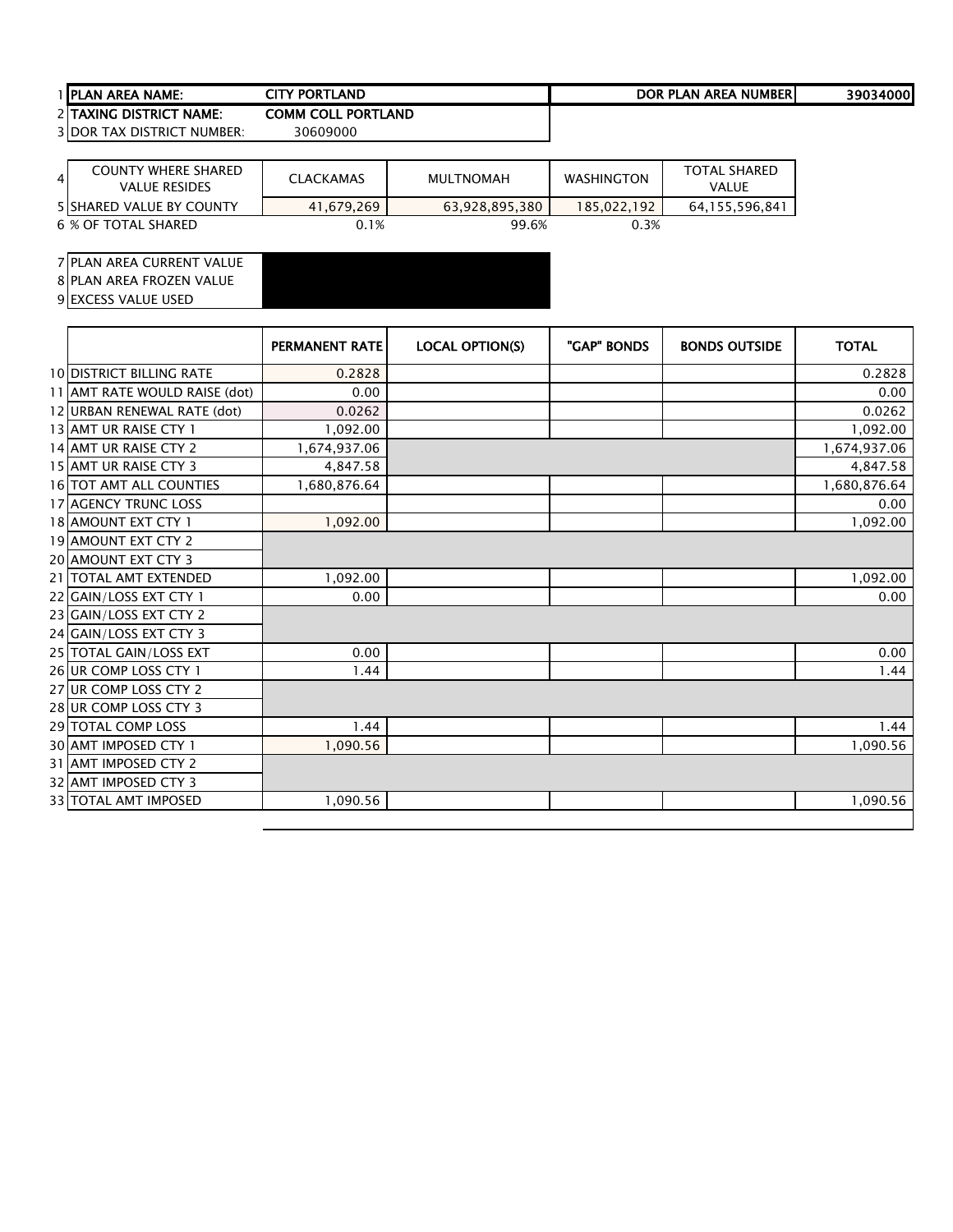## PLAN AREA NAME: 39034000 CITY PORTLAND DOR PLAN AREA NUMBER

TAXING DISTRICT NAME: COMM COLL PORTLAND BOND (AFTER)

3 DOR TAX DISTRICT NUMBER: 30609000

| $\overline{4}$ | <b>COUNTY WHERE SHARED</b><br><b>VALUE RESIDES</b> | <b>CLACKAMAS</b> | MULTNOMAH      | <b>WASHINGTON</b> | <b>TOTAL SHARED</b><br>VALUE |
|----------------|----------------------------------------------------|------------------|----------------|-------------------|------------------------------|
|                | <b>5 ISHARED VALUE BY COUNTY</b>                   | 41.679.269       | 63.928.895.380 | 185.022.192       | 64,155,596,841               |
|                | 6 % OF TOTAL SHARED                                | 0.1%             | 99.6%          | 0.3%              |                              |

PLAN AREA CURRENT VALUE

8 PLAN AREA FROZEN VALUE

|                                 | <b>PERMANENT RATE</b> | <b>LOCAL OPTION(S)</b> | "GAP" BONDS | <b>BONDS OUTSIDE</b> | <b>TOTAL</b> |
|---------------------------------|-----------------------|------------------------|-------------|----------------------|--------------|
| <b>10 DISTRICT BILLING RATE</b> |                       |                        |             | 0.3803               | 0.3803       |
| 11 AMT RATE WOULD RAISE (dot)   |                       |                        |             | 0.00                 | 0.00         |
| 12 URBAN RENEWAL RATE (dot)     |                       |                        |             | 0.0181               | 0.0181       |
| 13 AMT UR RAISE CTY 1           |                       |                        |             | 754.39               | 754.39       |
| 14 AMT UR RAISE CTY 2           |                       |                        |             | 1,157,113.01         | 1,157,113.01 |
| 15 AMT UR RAISE CTY 3           |                       |                        |             | 3,348.90             | 3,348.90     |
| <b>16 TOT AMT ALL COUNTIES</b>  |                       |                        |             | 1,161,216.30         | 1,161,216.30 |
| <b>17 AGENCY TRUNC LOSS</b>     |                       |                        |             |                      | 0.00         |
| 18 AMOUNT EXT CTY 1             |                       |                        |             | 754.39               | 754.39       |
| 19 AMOUNT EXT CTY 2             |                       |                        |             |                      |              |
| <b>20 AMOUNT EXT CTY 3</b>      |                       |                        |             |                      |              |
| 21   TOTAL AMT EXTENDED         |                       |                        |             | 754.39               | 754.39       |
| 22 GAIN/LOSS EXT CTY 1          |                       |                        |             | 0.00                 | 0.00         |
| 23 GAIN/LOSS EXT CTY 2          |                       |                        |             |                      |              |
| 24 GAIN/LOSS EXT CTY 3          |                       |                        |             |                      |              |
| 25 TOTAL GAIN/LOSS EXT          |                       |                        |             | 0.00                 | 0.00         |
| 26 UR COMP LOSS CTY 1           |                       |                        |             | 1.00                 | 1.00         |
| 27 UR COMP LOSS CTY 2           |                       |                        |             |                      |              |
| 28 UR COMP LOSS CTY 3           |                       |                        |             |                      |              |
| 29 TOTAL COMP LOSS              |                       |                        |             | 1.00                 | 1.00         |
| 30 AMT IMPOSED CTY 1            |                       |                        |             | 753.39               | 753.39       |
| 31 AMT IMPOSED CTY 2            |                       |                        |             |                      |              |
| 32 AMT IMPOSED CTY 3            |                       |                        |             |                      |              |
| <b>33 TOTAL AMT IMPOSED</b>     |                       |                        |             | 753.39               | 753.39       |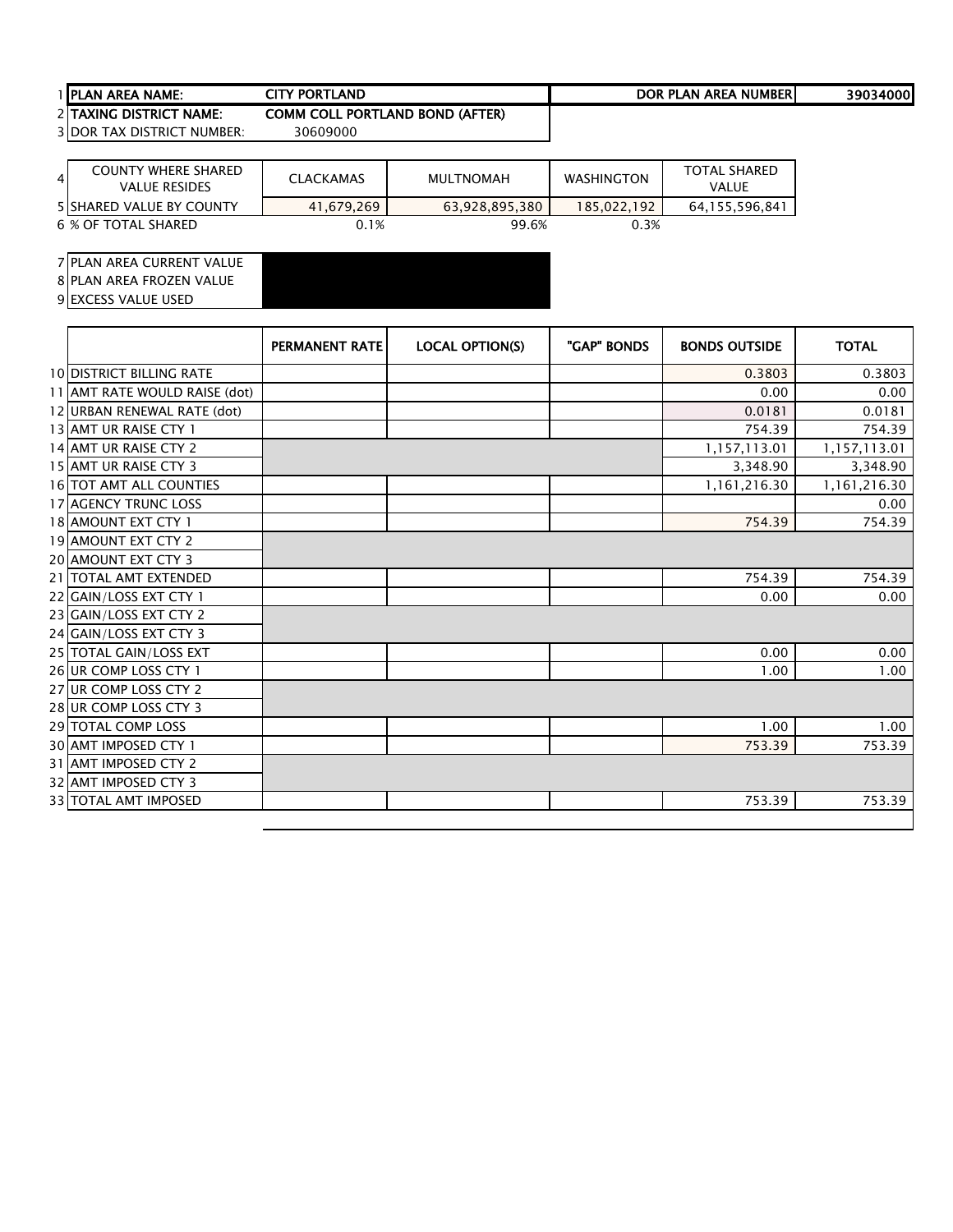| 1 <b>IPLAN AREA NAME:</b> | CITY PORTLAND        | DOR PLAN AREA NUMBERI | 39034000 |
|---------------------------|----------------------|-----------------------|----------|
| 2 ITAXING DISTRICT NAME:  | <b>ESD MULTNOMAH</b> |                       |          |

| 4 | <b>COUNTY WHERE SHARED</b><br><b>VALUE RESIDES</b> | <b>CLACKAMAS</b> | <b>MULTNOMAH</b> | <b>WASHINGTON</b> | TOTAL SHARFD<br><b>VALUE</b> |
|---|----------------------------------------------------|------------------|------------------|-------------------|------------------------------|
|   | <b>5 ISHARED VALUE BY COUNTY</b>                   | 39,655,245       | 75.973.270.730   | 80.793.642        | 76,093,719,617               |
|   | 6 % OF TOTAL SHARED                                | 0.1%             | 99.8%            | 0.1%              |                              |

### PLAN AREA CURRENT VALUE

PLAN AREA FROZEN VALUE

|                                 |                       | $\blacksquare$         |             |                      |              |
|---------------------------------|-----------------------|------------------------|-------------|----------------------|--------------|
|                                 | <b>PERMANENT RATE</b> | <b>LOCAL OPTION(S)</b> | "GAP" BONDS | <b>BONDS OUTSIDE</b> | <b>TOTAL</b> |
| <b>10 DISTRICT BILLING RATE</b> | 0.4576                |                        |             |                      | 0.4576       |
| 11 AMT RATE WOULD RAISE (dot)   | 0.00                  |                        |             |                      | 0.00         |
| 12 URBAN RENEWAL RATE (dot)     | 0.0398                |                        |             |                      | 0.0398       |
| 13 AMT UR RAISE CTY 1           | 1,578.28              |                        |             |                      | 1,578.28     |
| 14 AMT UR RAISE CTY 2           | 3,023,736.18          |                        |             |                      | 3,023,736.18 |
| 15 AMT UR RAISE CTY 3           | 3,215.59              |                        |             |                      | 3,215.59     |
| 16 TOT AMT ALL COUNTIES         | 3,028,530.05          |                        |             |                      | 3,028,530.05 |
| <b>17 AGENCY TRUNC LOSS</b>     |                       |                        |             |                      | 0.00         |
| 18 AMOUNT EXT CTY 1             | 1,578.28              |                        |             |                      | 1,578.28     |
| 19 AMOUNT EXT CTY 2             |                       |                        |             |                      |              |
| <b>20 AMOUNT EXT CTY 3</b>      |                       |                        |             |                      |              |
| 21   TOTAL AMT EXTENDED         | 1,578.28              |                        |             |                      | 1,578.28     |
| 22 GAIN/LOSS EXT CTY 1          | 0.00                  |                        |             |                      | 0.00         |
| 23 GAIN/LOSS EXT CTY 2          |                       |                        |             |                      |              |
| 24 GAIN/LOSS EXT CTY 3          |                       |                        |             |                      |              |
| 25 TOTAL GAIN/LOSS EXT          | 0.00                  |                        |             |                      | 0.00         |
| 26 UR COMP LOSS CTY 1           | 2.01                  |                        |             |                      | 2.01         |
| 27 UR COMP LOSS CTY 2           |                       |                        |             |                      |              |
| 28 UR COMP LOSS CTY 3           |                       |                        |             |                      |              |
| 29 TOTAL COMP LOSS              | 2.01                  |                        |             |                      | 2.01         |
| 30 AMT IMPOSED CTY 1            | 1,576.27              |                        |             |                      | 1,576.27     |
| 31 AMT IMPOSED CTY 2            |                       |                        |             |                      |              |
| 32 AMT IMPOSED CTY 3            |                       |                        |             |                      |              |
| 33 TOTAL AMT IMPOSED            | 1,576.27              |                        |             |                      | 1,576.27     |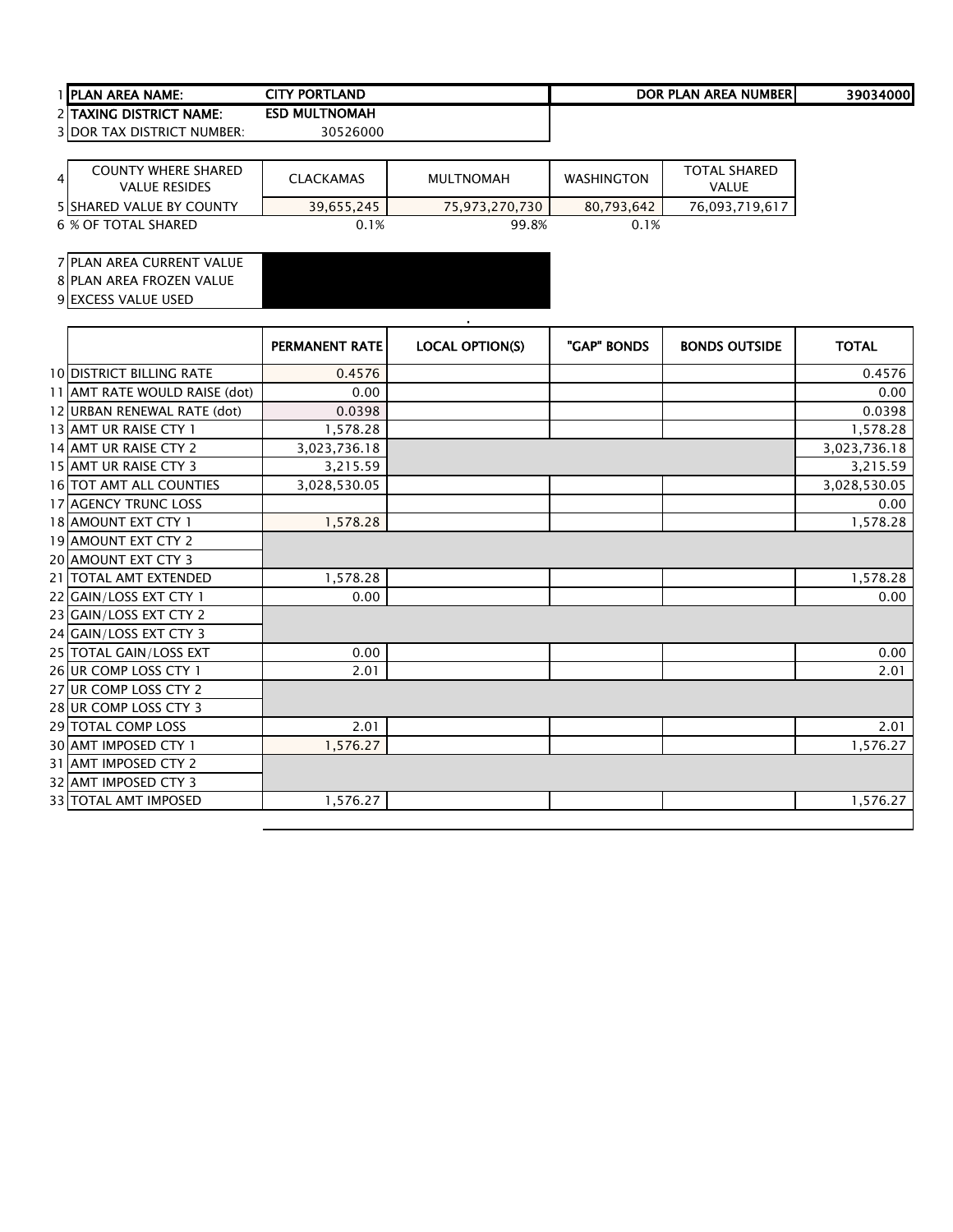| 1 IPLAN AREA NAME:                | CITY PORTLAND           | DOR PLAN AREA NUMBERI | 39034000 |
|-----------------------------------|-------------------------|-----------------------|----------|
| 2 ITAXING DISTRICT NAME:          | <b>PORT OF PORTLAND</b> |                       |          |
| <b>3IDOR TAX DISTRICT NUMBER:</b> | 30002160                |                       |          |

| 4 | COUNTY WHERE SHARED<br><b>VALUE RESIDES</b> | <b>CLACKAMAS</b> | <b>MULTNOMAH</b> | <b>WASHINGTON</b> | <b>TOTAL SHARED</b><br>VALUE |
|---|---------------------------------------------|------------------|------------------|-------------------|------------------------------|
|   | <b>5 ISHARED VALUE BY COUNTY</b>            | 133,566,733      | 76.142.269.310   | 185.022.192       | 76,460,858,235               |
|   | 6 % OF TOTAL SHARED                         | 0.2%             | 99.6%            | 0.2%              |                              |

### PLAN AREA CURRENT VALUE

PLAN AREA FROZEN VALUE

|                                 | PERMANENT RATE | <b>LOCAL OPTION(S)</b> | "GAP" BONDS | <b>BONDS OUTSIDE</b> | <b>TOTAL</b> |
|---------------------------------|----------------|------------------------|-------------|----------------------|--------------|
| <b>10 DISTRICT BILLING RATE</b> | 0.0701         |                        |             |                      | 0.0701       |
| 11 AMT RATE WOULD RAISE (dot)   | 0.00           |                        |             |                      | 0.00         |
| 12 URBAN RENEWAL RATE (dot)     | 0.0059         |                        |             |                      | 0.0059       |
| 13 AMT UR RAISE CTY 1           | 788.04         |                        |             |                      | 788.04       |
| 14 AMT UR RAISE CTY 2           | 449,239.39     |                        |             |                      | 449,239.39   |
| 15 AMT UR RAISE CTY 3           | 1,091.63       |                        |             |                      | 1,091.63     |
| <b>16 TOT AMT ALL COUNTIES</b>  | 451,119.06     |                        |             |                      | 451,119.06   |
| <b>17 AGENCY TRUNC LOSS</b>     |                |                        |             |                      | 0.00         |
| 18 AMOUNT EXT CTY 1             | 788.04         |                        |             |                      | 788.04       |
| <b>19 AMOUNT EXT CTY 2</b>      |                |                        |             |                      |              |
| 20 AMOUNT EXT CTY 3             |                |                        |             |                      |              |
| 21   TOTAL AMT EXTENDED         | 788.04         |                        |             |                      | 788.04       |
| 22 GAIN/LOSS EXT CTY 1          | 0.00           |                        |             |                      | 0.00         |
| 23 GAIN/LOSS EXT CTY 2          |                |                        |             |                      |              |
| 24 GAIN/LOSS EXT CTY 3          |                |                        |             |                      |              |
| 25 TOTAL GAIN/LOSS EXT          | 0.00           |                        |             |                      | 0.00         |
| 26 UR COMP LOSS CTY 1           | 12.53          |                        |             |                      | 12.53        |
| 27 UR COMP LOSS CTY 2           |                |                        |             |                      |              |
| 28 UR COMP LOSS CTY 3           |                |                        |             |                      |              |
| <b>29 TOTAL COMP LOSS</b>       | 12.53          |                        |             |                      | 12.53        |
| <b>30 AMT IMPOSED CTY 1</b>     | 775.51         |                        |             |                      | 775.51       |
| 31 AMT IMPOSED CTY 2            |                |                        |             |                      |              |
| 32 AMT IMPOSED CTY 3            |                |                        |             |                      |              |
| <b>33 TOTAL AMT IMPOSED</b>     | 775.51         |                        |             |                      | 775.51       |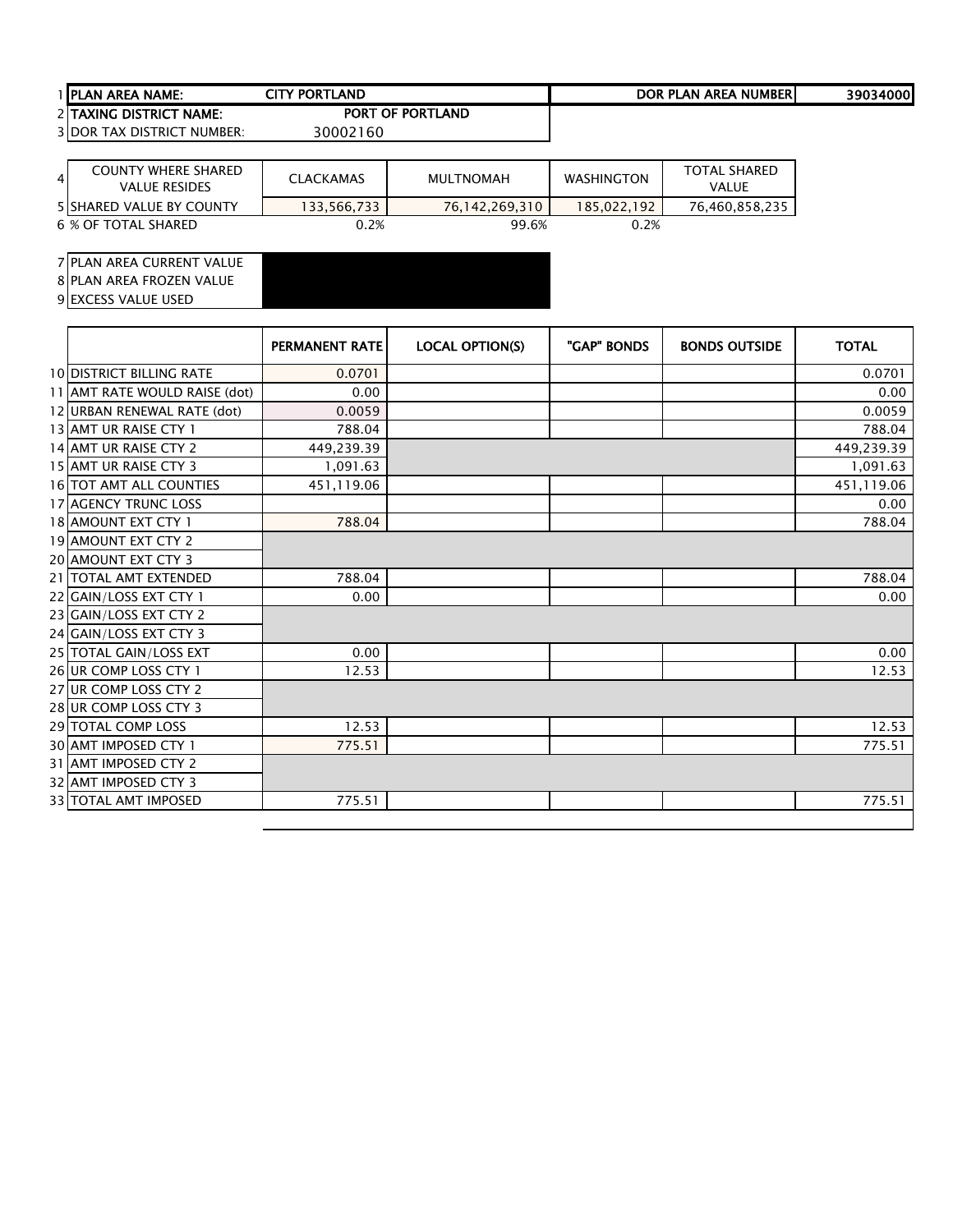| 1 <b>IPLAN AREA NAME:</b> | TLAND<br>CITY PORTL        | PLAN AREA N.<br><b>NUMBER</b><br><b>DOR</b> | 39034000 |
|---------------------------|----------------------------|---------------------------------------------|----------|
| 2 ITAXING DISTRICT NAME:  | <b>CENTENNIAL</b><br>CCI 1 |                                             |          |

| <b>COUNTY WHERE SHARED</b><br>4 <sub>l</sub><br><b>VALUE RESIDES</b> | <b>CLACKAMAS</b> | <b>MULTNOMAH</b> |      | <b>TOTAL SHARED</b><br><b>VALUE</b> |
|----------------------------------------------------------------------|------------------|------------------|------|-------------------------------------|
| <b>5 ISHARED VALUE BY COUNTY</b>                                     | 82,000           | 1.621.139.460    |      | .621.221<br>.460                    |
| 6 % OF TOTAL SHARED                                                  | 0.0%             | $00.0\%$         | 0.0% |                                     |

## PLAN AREA CURRENT VALUE

8 PLAN AREA FROZEN VALUE

|                                 | <b>PERMANENT RATE</b> | <b>LOCAL OPTION(S)</b> | "GAP" BONDS | <b>BONDS OUTSIDE</b> | <b>TOTAL</b> |
|---------------------------------|-----------------------|------------------------|-------------|----------------------|--------------|
| <b>10 DISTRICT BILLING RATE</b> | 4.7448                |                        |             |                      | 4.7448       |
| 11 AMT RATE WOULD RAISE (dot)   | 0.00                  |                        |             |                      | 0.00         |
| 12 URBAN RENEWAL RATE (dot)     | 0.0038                |                        |             |                      | 0.0038       |
| 13 AMT UR RAISE CTY 1           | 0.31                  |                        |             |                      | 0.31         |
| 14 AMT UR RAISE CTY 2           | 6,160.33              |                        |             |                      | 6,160.33     |
| 15 AMT UR RAISE CTY 3           |                       |                        |             |                      |              |
| 16 TOT AMT ALL COUNTIES         | 6,160.64              |                        |             |                      | 6,160.64     |
| 17 AGENCY TRUNC LOSS            |                       |                        |             |                      | 0.00         |
| 18 AMOUNT EXT CTY 1             | 0.31                  |                        |             |                      | 0.31         |
| 19 AMOUNT EXT CTY 2             |                       |                        |             |                      |              |
| <b>20 AMOUNT EXT CTY 3</b>      |                       |                        |             |                      |              |
| 21 TOTAL AMT EXTENDED           | 0.31                  |                        |             |                      | 0.31         |
| 22 GAIN/LOSS EXT CTY 1          | 0.00                  |                        |             |                      | 0.00         |
| 23 GAIN/LOSS EXT CTY 2          |                       |                        |             |                      |              |
| 24 GAIN/LOSS EXT CTY 3          |                       |                        |             |                      |              |
| 25 TOTAL GAIN/LOSS EXT          | 0.00                  |                        |             |                      | 0.00         |
| 26 UR COMP LOSS CTY 1           | 0.03                  |                        |             |                      | 0.03         |
| 27 UR COMP LOSS CTY 2           |                       |                        |             |                      |              |
| 28 UR COMP LOSS CTY 3           |                       |                        |             |                      |              |
| 29 TOTAL COMP LOSS              | 0.03                  |                        |             |                      | 0.03         |
| 30 AMT IMPOSED CTY 1            | 0.28                  |                        |             |                      | 0.28         |
| 31 AMT IMPOSED CTY 2            |                       |                        |             |                      |              |
| 32 AMT IMPOSED CTY 3            |                       |                        |             |                      |              |
| <b>33 TOTAL AMT IMPOSED</b>     | 0.28                  |                        |             |                      | 0.28         |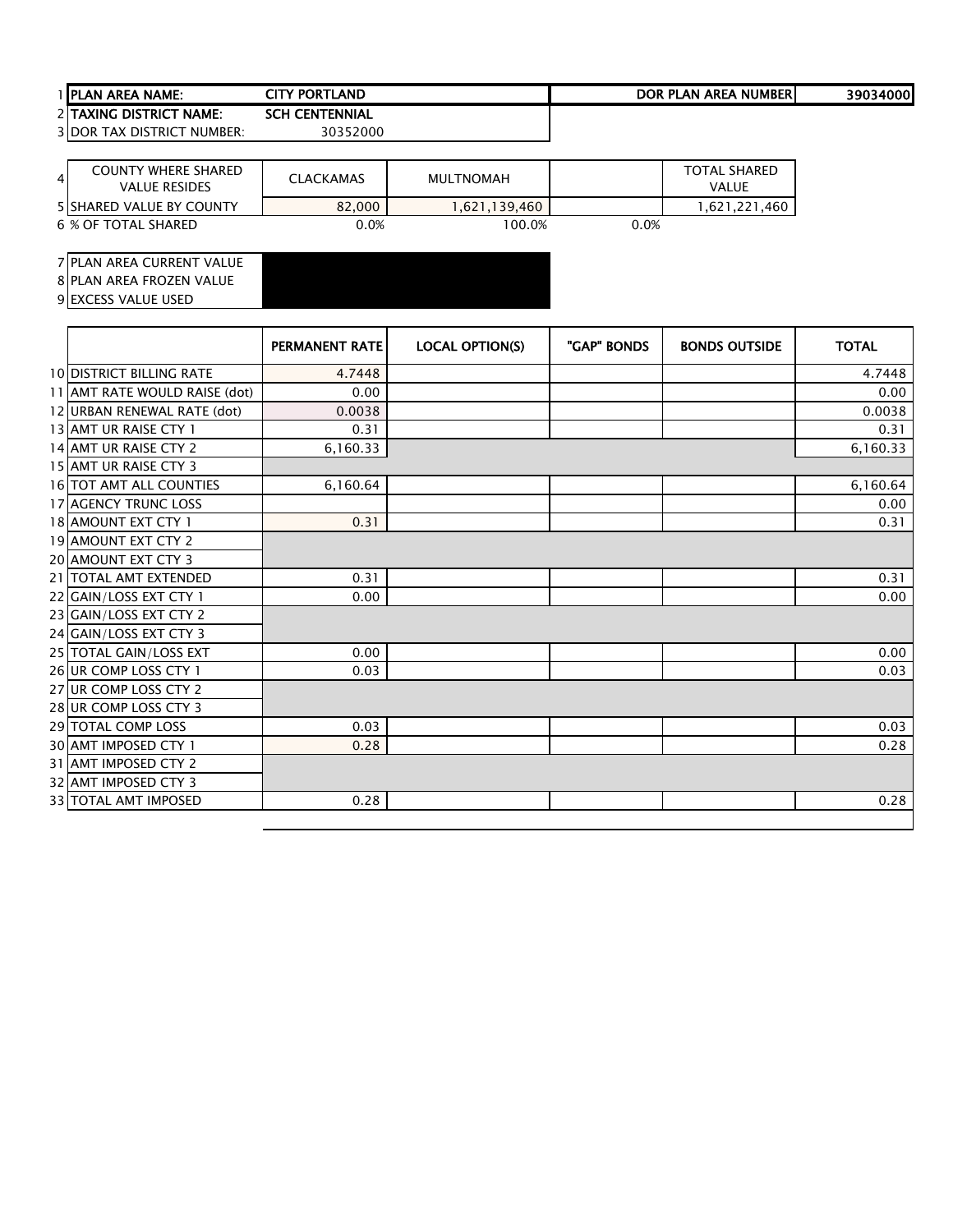| <b>I IPLAN</b><br>NAME:<br><b>AREA</b> | ty Portl<br>ſLAND<br>CITY           | <b>AREA NUMBERI</b><br><b>DOR</b><br>DI.<br>PLAN | 39034000 |
|----------------------------------------|-------------------------------------|--------------------------------------------------|----------|
| <b>DISTRICT NAME:</b><br>2 ITAXING     | <b>TLAND</b><br>CCU.<br><b>PORT</b> |                                                  |          |

| 4 <sup>1</sup> | <b>COUNTY WHERE SHARED</b><br><b>VALUE RESIDES</b> | <b>CLACKAMAS</b> | MULTNOMAH      | <b>WASHINGTON</b> | <b>TOTAL SHARED</b><br><b>VALUE</b> |
|----------------|----------------------------------------------------|------------------|----------------|-------------------|-------------------------------------|
|                | <b>5 SHARED VALUE BY COUNTY</b>                    | 39.573.245       | 63.740.310.540 | 80.793.642        | 63.860.677.427                      |
|                | 6 % OF TOTAL SHARED                                | 0.1%             | 99.8%          | 0.1%              |                                     |

### PLAN AREA CURRENT VALUE

PLAN AREA FROZEN VALUE

|                                 | <b>PERMANENT RATE</b> | <b>LOCAL OPTION(S)</b> | "GAP" BONDS | <b>BONDS OUTSIDE</b> | <b>TOTAL</b>  |
|---------------------------------|-----------------------|------------------------|-------------|----------------------|---------------|
| <b>10 DISTRICT BILLING RATE</b> | 4.7743                |                        |             |                      | 4.7743        |
| 11 AMT RATE WOULD RAISE (dot)   | 0.00                  |                        |             |                      | 0.00          |
| 12 URBAN RENEWAL RATE (dot)     | 0.4522                |                        |             |                      | 0.4522        |
| 13 AMT UR RAISE CTY 1           | 17,895.02             |                        |             |                      | 17,895.02     |
| 14 AMT UR RAISE CTY 2           | 28,823,368.43         |                        |             |                      | 28,823,368.43 |
| 15 AMT UR RAISE CTY 3           | 36,534.88             |                        |             |                      | 36,534.88     |
| 16 TOT AMT ALL COUNTIES         | 28,877,798.33         |                        |             |                      | 28,877,798.33 |
| <b>17 AGENCY TRUNC LOSS</b>     |                       |                        |             |                      | 0.00          |
| 18 AMOUNT EXT CTY 1             | 17,895.02             |                        |             |                      | 17,895.02     |
| 19 AMOUNT EXT CTY 2             |                       |                        |             |                      |               |
| 20 AMOUNT EXT CTY 3             |                       |                        |             |                      |               |
| 21 TOTAL AMT EXTENDED           | 17,895.02             |                        |             |                      | 17,895.02     |
| 22 GAIN/LOSS EXT CTY 1          | 0.00                  |                        |             |                      | 0.00          |
| 23 GAIN/LOSS EXT CTY 2          |                       |                        |             |                      |               |
| 24 GAIN/LOSS EXT CTY 3          |                       |                        |             |                      |               |
| 25 TOTAL GAIN/LOSS EXT          | 0.00                  |                        |             |                      | 0.00          |
| 26 UR COMP LOSS CTY 1           | 19.71                 |                        |             |                      | 19.71         |
| 27 UR COMP LOSS CTY 2           |                       |                        |             |                      |               |
| 28 UR COMP LOSS CTY 3           |                       |                        |             |                      |               |
| 29 TOTAL COMP LOSS              | 19.71                 |                        |             |                      | 19.71         |
| 30 AMT IMPOSED CTY 1            | 17,875.31             |                        |             |                      | 17,875.31     |
| 31 AMT IMPOSED CTY 2            |                       |                        |             |                      |               |
| 32 AMT IMPOSED CTY 3            |                       |                        |             |                      |               |
| <b>33 TOTAL AMT IMPOSED</b>     | 17,875.31             |                        |             |                      | 17,875.31     |
|                                 |                       |                        |             |                      |               |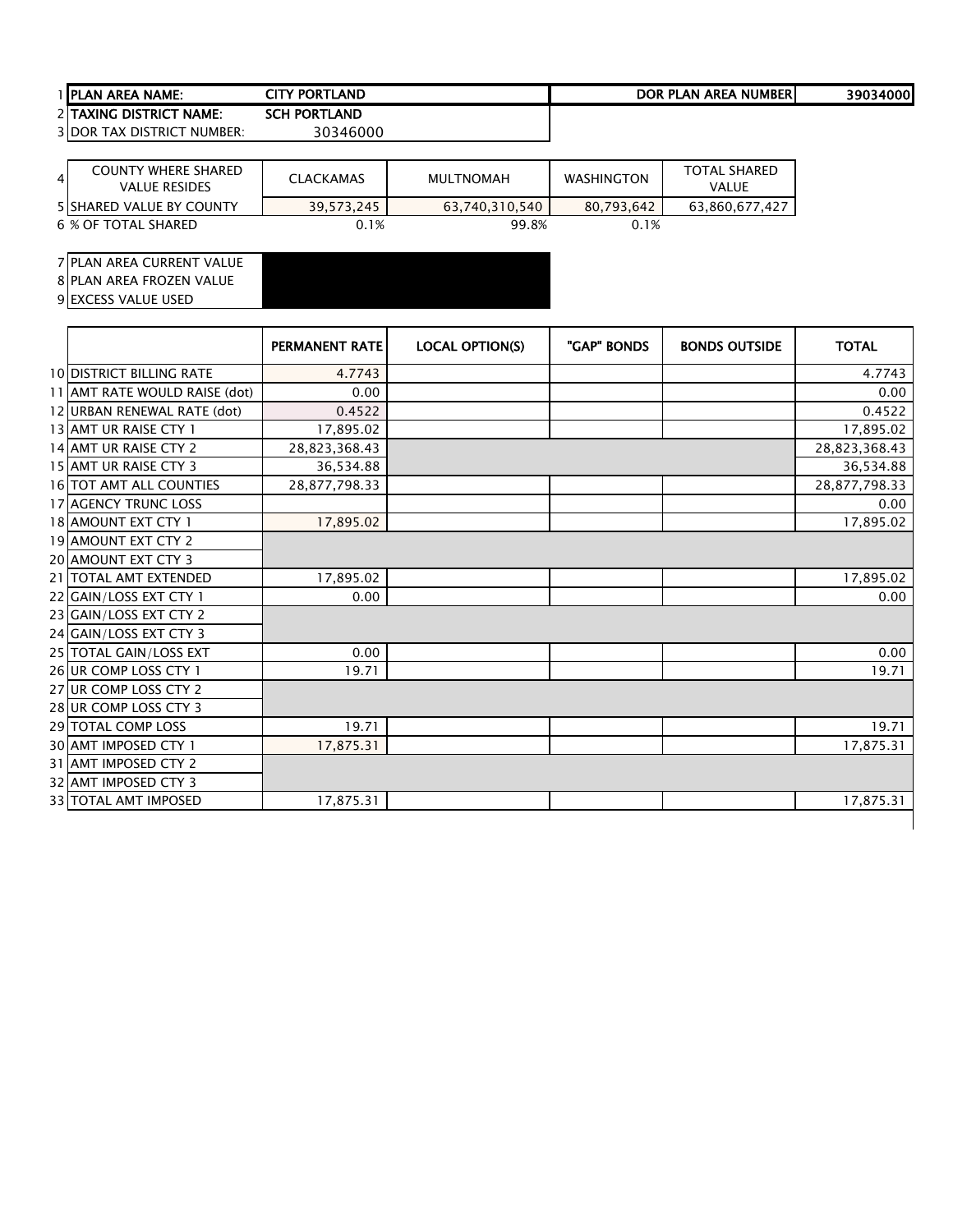## PLAN AREA NAME: 39034000 CITY PORTLAND DOR PLAN AREA NUMBER2 TAXING DISTRICT NAME: SCH PORTLAND BOND (AFTER)<br>3 DOR TAX DISTRICT NUMBER: 30346000

3 DOR TAX DISTRICT NUMBER:

| $\overline{4}$ | COUNTY WHERE SHARED<br><b>VALUE RESIDES</b> | <b>CLACKAMAS</b> | MULTNOMAH      | <b>WASHINGTON</b> | TOTAL SHARED<br><b>VALUE</b> |
|----------------|---------------------------------------------|------------------|----------------|-------------------|------------------------------|
|                | <b>5 ISHARED VALUE BY COUNTY</b>            | 39,573,245       | 63,740,310,540 | 80.793.642        | 63,860,677,427               |
|                | 6 % OF TOTAL SHARED                         | 0.1%             | 99.8%          | 0.1%              |                              |

PLAN AREA CURRENT VALUE

PLAN AREA FROZEN VALUE

|                                 | <b>PERMANENT RATE</b> | <b>LOCAL OPTION(S)</b> | "GAP" BONDS | <b>BONDS OUTSIDE</b> | <b>TOTAL</b> |
|---------------------------------|-----------------------|------------------------|-------------|----------------------|--------------|
| <b>10 DISTRICT BILLING RATE</b> |                       |                        |             | 2.3335               | 2.3335       |
| 11 AMT RATE WOULD RAISE (dot)   |                       |                        |             | 0.00                 | 0.00         |
| 12 URBAN RENEWAL RATE (dot)     |                       |                        |             | 0.1132               | 0.1132       |
| 13 AMT UR RAISE CTY 1           |                       |                        |             | 4,479.69             | 4,479.69     |
| 14 AMT UR RAISE CTY 2           |                       |                        |             | 7,215,403.15         | 7,215,403.15 |
| 15 AMT UR RAISE CTY 3           |                       |                        |             | 9,145.84             | 9,145.84     |
| <b>16 TOT AMT ALL COUNTIES</b>  |                       |                        |             | 7,229,028.68         | 7,229,028.68 |
| 17 AGENCY TRUNC LOSS            |                       |                        |             |                      | 0.00         |
| 18 AMOUNT EXT CTY 1             |                       |                        |             | 4,479.69             | 4,479.69     |
| <b>19 AMOUNT EXT CTY 2</b>      |                       |                        |             |                      |              |
| 20 AMOUNT EXT CTY 3             |                       |                        |             |                      |              |
| 21 TOTAL AMT EXTENDED           |                       |                        |             | 4,479.69             | 4,479.69     |
| 22 GAIN/LOSS EXT CTY 1          |                       |                        |             | 0.00                 | 0.00         |
| 23 GAIN/LOSS EXT CTY 2          |                       |                        |             |                      |              |
| 24 GAIN/LOSS EXT CTY 3          |                       |                        |             |                      |              |
| 25 TOTAL GAIN/LOSS EXT          |                       |                        |             | 0.00                 | 0.00         |
| 26 UR COMP LOSS CTY 1           |                       |                        |             | 4.94                 | 4.94         |
| 27 UR COMP LOSS CTY 2           |                       |                        |             |                      |              |
| 28 UR COMP LOSS CTY 3           |                       |                        |             |                      |              |
| 29 TOTAL COMP LOSS              |                       |                        |             | 4.94                 | 4.94         |
| 30 AMT IMPOSED CTY 1            |                       |                        |             | 4,474.75             | 4,474.75     |
| 31 AMT IMPOSED CTY 2            |                       |                        |             |                      |              |
| 32 AMT IMPOSED CTY 3            |                       |                        |             |                      |              |
| 33 TOTAL AMT IMPOSED            |                       |                        |             | 4,474.75             | 4,474.75     |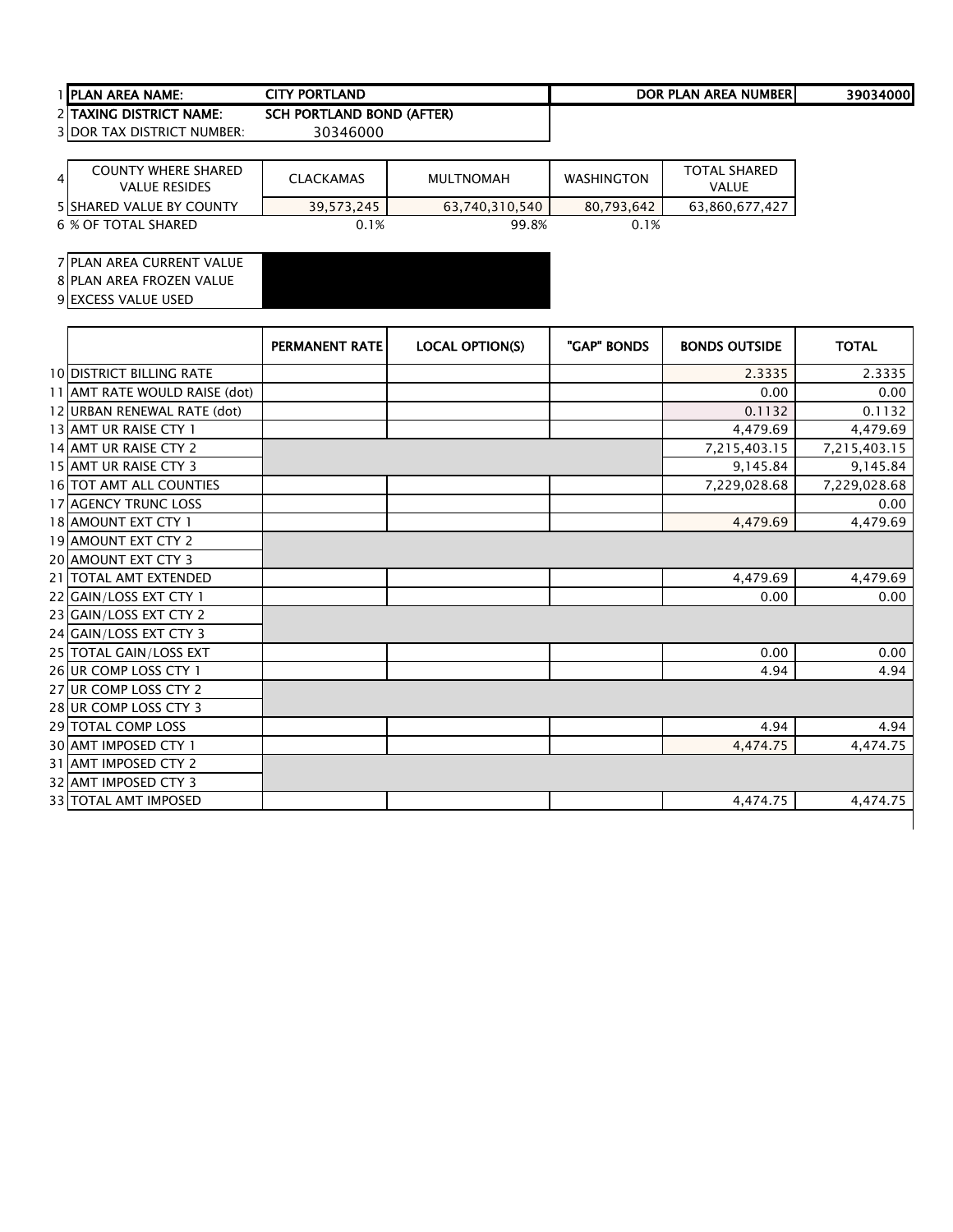# PLAN AREA NAME: 39034000 CITY PORTLAND DOR PLAN AREA NUMBER2 TAXING DISTRICT NAME: SCH PORTLAND GAP<br>3 DOR TAX DISTRICT NUMBER: 30346000

3 DOR TAX DISTRICT NUMBER:

| $\overline{4}$ | <b>COUNTY WHERE SHARED</b><br><b>VALUE RESIDES</b> | <b>CLACKAMAS</b> | <b>MULTNOMAH</b> | <b>WASHINGTON</b> | <b>TOTAL SHARED</b><br><b>VALUE</b> |
|----------------|----------------------------------------------------|------------------|------------------|-------------------|-------------------------------------|
|                | <b>5 ISHARED VALUE BY COUNTY</b>                   | 39.573.245       | 63.740.310.540   | 80.793.642        | 63.860.677.427                      |
|                | 6 % OF TOTAL SHARED                                | 0.1%             | 99.8%            | 0.1%              |                                     |

#### PLAN AREA CURRENT VALUE

8 PLAN AREA FROZEN VALUE

|                                 | <b>PERMANENT RATE</b> | <b>LOCAL OPTION(S)</b> | "GAP" BONDS | <b>BONDS OUTSIDE</b> | <b>TOTAL</b> |
|---------------------------------|-----------------------|------------------------|-------------|----------------------|--------------|
| <b>10 DISTRICT BILLING RATE</b> | 0.5038                |                        |             |                      | 0.5038       |
| 11 AMT RATE WOULD RAISE (dot)   | 0.00                  |                        |             |                      | 0.00         |
| 12 URBAN RENEWAL RATE (dot)     | 0.0430                |                        |             |                      | 0.0430       |
| 13 AMT UR RAISE CTY 1           | 1,701.65              |                        |             |                      | 1,701.65     |
| 14 AMT UR RAISE CTY 2           | 2,740,833.35          |                        |             |                      | 2,740,833.35 |
| 15 AMT UR RAISE CTY 3           | 3,474.13              |                        |             |                      | 3,474.13     |
| 16 TOT AMT ALL COUNTIES         | 2,746,009.13          |                        |             |                      | 2,746,009.13 |
| <b>17 AGENCY TRUNC LOSS</b>     |                       |                        |             |                      | 0.00         |
| 18 AMOUNT EXT CTY 1             | 1,701.65              |                        |             |                      | 1,701.65     |
| <b>19 AMOUNT EXT CTY 2</b>      |                       |                        |             |                      |              |
| 20 AMOUNT EXT CTY 3             |                       |                        |             |                      |              |
| 21 TOTAL AMT EXTENDED           | 1,701.65              |                        |             |                      | 1,701.65     |
| 22 GAIN/LOSS EXT CTY 1          | 0.00                  |                        |             |                      | 0.00         |
| 23 GAIN/LOSS EXT CTY 2          |                       |                        |             |                      |              |
| 24 GAIN/LOSS EXT CTY 3          |                       |                        |             |                      |              |
| 25 TOTAL GAIN/LOSS EXT          | 0.00                  |                        |             |                      | 0.00         |
| 26 UR COMP LOSS CTY 1           | 1.87                  |                        |             |                      | 1.87         |
| 27 UR COMP LOSS CTY 2           |                       |                        |             |                      |              |
| 28 UR COMP LOSS CTY 3           |                       |                        |             |                      |              |
| <b>29 TOTAL COMP LOSS</b>       | 1.87                  |                        |             |                      | 1.87         |
| 30 AMT IMPOSED CTY 1            | 1,699.78              |                        |             |                      | 1,699.78     |
| 31 AMT IMPOSED CTY 2            |                       |                        |             |                      |              |
| 32 AMT IMPOSED CTY 3            |                       |                        |             |                      |              |
| 33 TOTAL AMT IMPOSED            | 1,699.78              |                        |             |                      | 1,699.78     |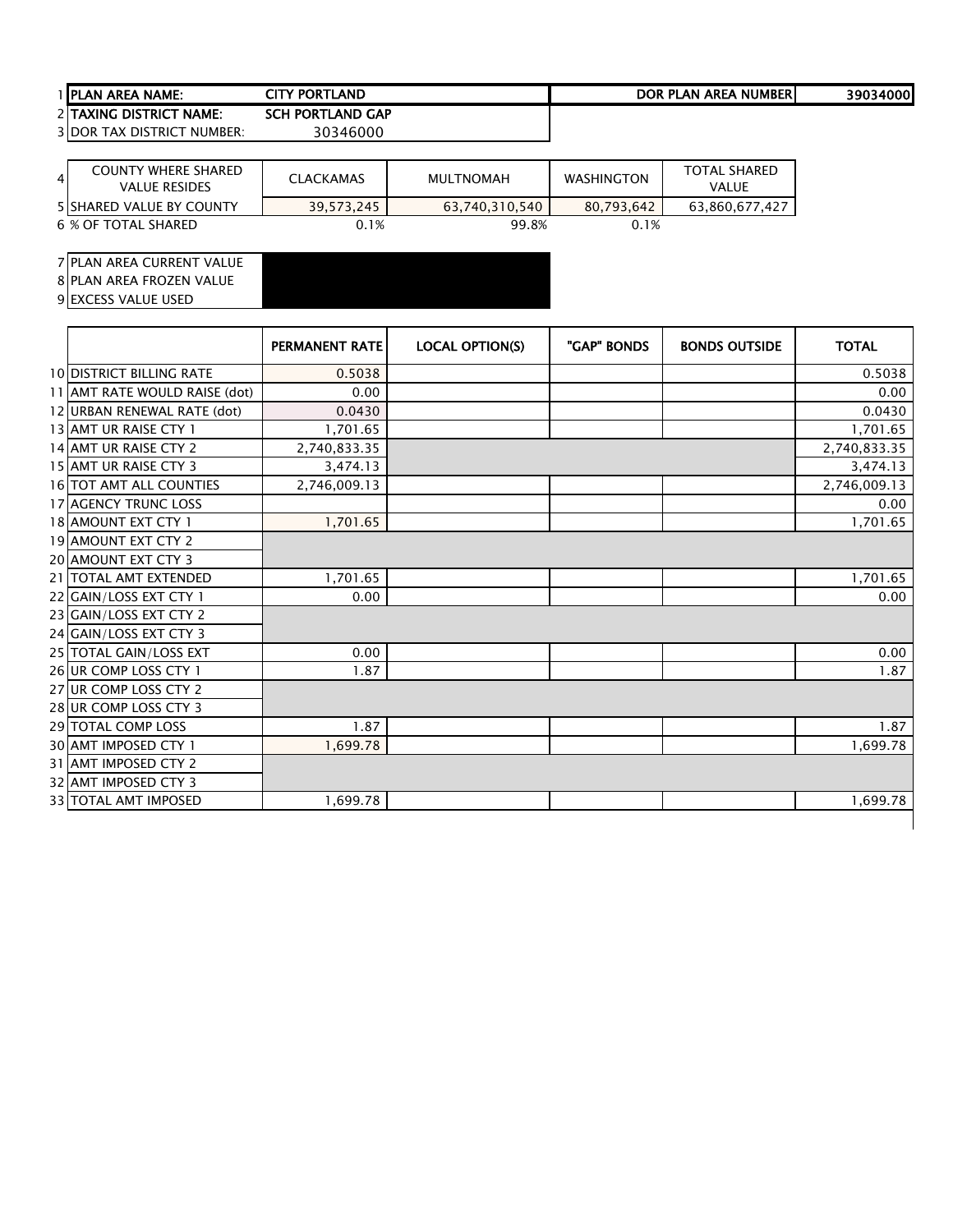| <b>TIPLAN AREA NAME:</b>               | CITY PORTLAND       | DOR PLAN AREA NUMBERI | 39034000 |
|----------------------------------------|---------------------|-----------------------|----------|
| 2 TAXING DISTRICT NAME:                | <b>ISRV 2 METRO</b> |                       |          |
| <b>3 DOR TAX DISTRICT</b><br>™ NUMBER: | 30008090            |                       |          |

| 4 | <b>COUNTY WHERE SHARED</b><br><b>VALUE RESIDES</b> | <b>CLACKAMAS</b> | <b>MULTNOMAH</b> | <b>WASHINGTON</b> | <b>TOTAL SHARED</b><br>VALUE |
|---|----------------------------------------------------|------------------|------------------|-------------------|------------------------------|
|   | <b>5 ISHARED VALUE BY COUNTY</b>                   | 133.566.733      | 76.141.872.530   | 185.022.192       | 76.460.461.455               |
|   | 6 % OF TOTAL SHARED                                | $0.2\%$          | 99.6%            | 0.2%              |                              |

## PLAN AREA CURRENT VALUE

PLAN AREA FROZEN VALUE

|                                 | <b>PERMANENT RATE</b> | <b>LOCAL OPTION(S)</b> | "GAP" BONDS | <b>BONDS OUTSIDE</b> | <b>TOTAL</b> |
|---------------------------------|-----------------------|------------------------|-------------|----------------------|--------------|
| <b>10 DISTRICT BILLING RATE</b> | 0.0966                |                        |             |                      | 0.0966       |
| 11 AMT RATE WOULD RAISE (dot)   | 0.00                  |                        |             |                      | 0.00         |
| 12 URBAN RENEWAL RATE (dot)     | 0.0082                |                        |             |                      | 0.0082       |
| 13 AMT UR RAISE CTY 1           | 1,095.25              |                        |             |                      | 1,095.25     |
| 14 AMT UR RAISE CTY 2           | 624,363.35            |                        |             |                      |              |
| 15 AMT UR RAISE CTY 3           | 1,517.18              |                        |             |                      |              |
| 16 TOT AMT ALL COUNTIES         | 626,975.78            |                        |             |                      | 626,975.78   |
| <b>17 AGENCY TRUNC LOSS</b>     |                       |                        |             |                      | 0.00         |
| 18 AMOUNT EXT CTY 1             | 1,095.25              |                        |             |                      | 1,095.25     |
| 19 AMOUNT EXT CTY 2             |                       |                        |             |                      |              |
| 20 AMOUNT EXT CTY 3             |                       |                        |             |                      |              |
| 21   TOTAL AMT EXTENDED         | 1,095.25              |                        |             |                      | 1,095.25     |
| 22 GAIN/LOSS EXT CTY 1          | 0.00                  |                        |             |                      | 0.00         |
| 23 GAIN/LOSS EXT CTY 2          |                       |                        |             |                      |              |
| 24 GAIN/LOSS EXT CTY 3          |                       |                        |             |                      |              |
| 25 TOTAL GAIN/LOSS EXT          | 0.00                  |                        |             |                      | 0.00         |
| 26 UR COMP LOSS CTY 1           | 17.41                 |                        |             |                      | 17.41        |
| 27 UR COMP LOSS CTY 2           |                       |                        |             |                      |              |
| 28 UR COMP LOSS CTY 3           |                       |                        |             |                      |              |
| <b>29 TOTAL COMP LOSS</b>       | 17.41                 |                        |             |                      | 17.41        |
| 30 AMT IMPOSED CTY 1            | 1,077.84              |                        |             |                      | 1,077.84     |
| 31 AMT IMPOSED CTY 2            |                       |                        |             |                      |              |
| 32 AMT IMPOSED CTY 3            |                       |                        |             |                      |              |
| <b>33 TOTAL AMT IMPOSED</b>     | 1,077.84              |                        |             |                      | 1,077.84     |
|                                 |                       |                        |             |                      |              |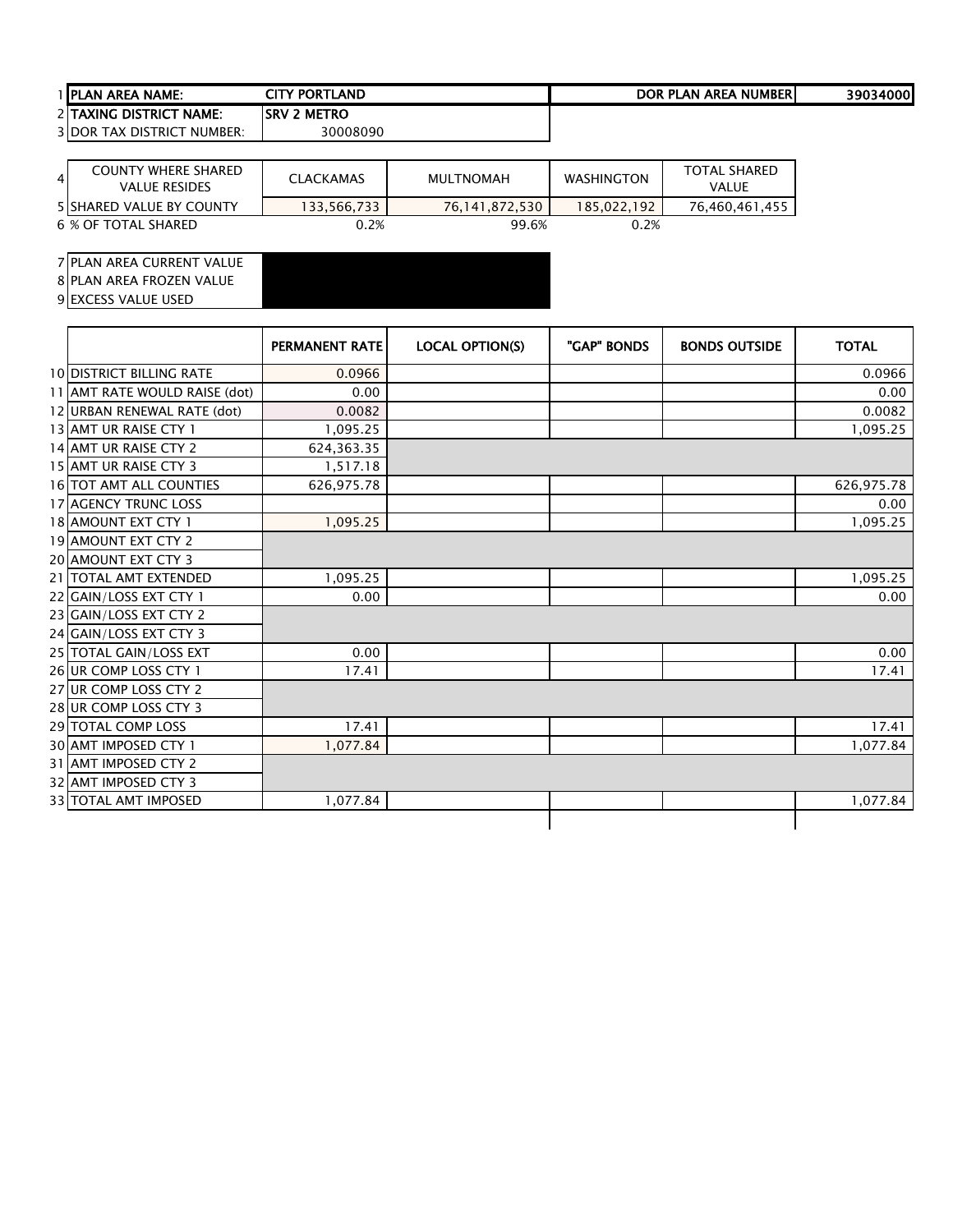| I IPLAN<br><b>AREA NAME:</b>      | CITY PORTLAND                                | <b>DOR PLAN AREA</b><br><b>NUMBER</b> | 39034000 |
|-----------------------------------|----------------------------------------------|---------------------------------------|----------|
| 2 TAXING<br><b>DISTRICT NAME:</b> | <b>BONDS (AFTER)</b><br>ISRV<br><b>METRO</b> |                                       |          |

| 4 <sup>1</sup> | <b>COUNTY WHERE SHARED</b><br><b>VALUE RESIDES</b> | <b>CLACKAMAS</b> | MULTNOMAH      | <b>WASHINGTON</b> | <b>TOTAL SHARED</b><br><b>VALUE</b> |
|----------------|----------------------------------------------------|------------------|----------------|-------------------|-------------------------------------|
|                | <b>5 SHARED VALUE BY COUNTY</b>                    | 133,566,733      | 76.141.872.530 | 185.022.192       | 76.460.461.455                      |
|                | 6 % OF TOTAL SHARED                                | 0.2%             | 99.6%          | 0.2%              |                                     |

#### PLAN AREA CURRENT VALUE

PLAN AREA FROZEN VALUE

|                                 | <b>PERMANENT RATE</b> | <b>LOCAL OPTION(S)</b> | "GAP" BONDS | <b>BONDS OUTSIDE</b> | <b>TOTAL</b> |
|---------------------------------|-----------------------|------------------------|-------------|----------------------|--------------|
| <b>10 DISTRICT BILLING RATE</b> |                       |                        |             | 0.3774               | 0.3774       |
| 11 AMT RATE WOULD RAISE (dot)   |                       |                        |             | 0.00                 | 0.00         |
| 12 URBAN RENEWAL RATE (dot)     |                       |                        |             | 0.0182               | 0.0182       |
| 13 AMT UR RAISE CTY 1           |                       |                        |             | 2,430.91             | 2,430.91     |
| 14 AMT UR RAISE CTY 2           |                       |                        |             | 1,385,782.08         | 1,385,782.08 |
| 15 AMT UR RAISE CTY 3           |                       |                        |             | 3,367.40             | 3,367.40     |
| <b>16 TOT AMT ALL COUNTIES</b>  |                       |                        |             | 1,391,580.39         | 1,391,580.39 |
| <b>17 AGENCY TRUNC LOSS</b>     |                       |                        |             |                      | 0.00         |
| 18 AMOUNT EXT CTY 1             |                       |                        |             | 2,430.91             | 2,430.91     |
| 19 AMOUNT EXT CTY 2             |                       |                        |             |                      |              |
| <b>20 AMOUNT EXT CTY 3</b>      |                       |                        |             |                      |              |
| 21 TOTAL AMT EXTENDED           |                       |                        |             | 2,430.91             | 2,430.91     |
| 22 GAIN/LOSS EXT CTY 1          |                       |                        |             | 0.00                 | 0.00         |
| 23 GAIN/LOSS EXT CTY 2          |                       |                        |             |                      |              |
| 24 GAIN/LOSS EXT CTY 3          |                       |                        |             |                      |              |
| 25 TOTAL GAIN/LOSS EXT          |                       |                        |             | 0.00                 | 0.00         |
| 26 UR COMP LOSS CTY 1           |                       |                        |             | 38.76                | 38.76        |
| 27 UR COMP LOSS CTY 2           |                       |                        |             |                      |              |
| 28 UR COMP LOSS CTY 3           |                       |                        |             |                      |              |
| <b>29 TOTAL COMP LOSS</b>       |                       |                        |             | 38.76                | 38.76        |
| 30 AMT IMPOSED CTY 1            |                       |                        |             | 2,392.15             | 2,392.15     |
| 31 AMT IMPOSED CTY 2            |                       |                        |             |                      |              |
| 32 AMT IMPOSED CTY 3            |                       |                        |             |                      |              |
| 33 TOTAL AMT IMPOSED            |                       |                        |             | 2,392.15             | 2,392.15     |